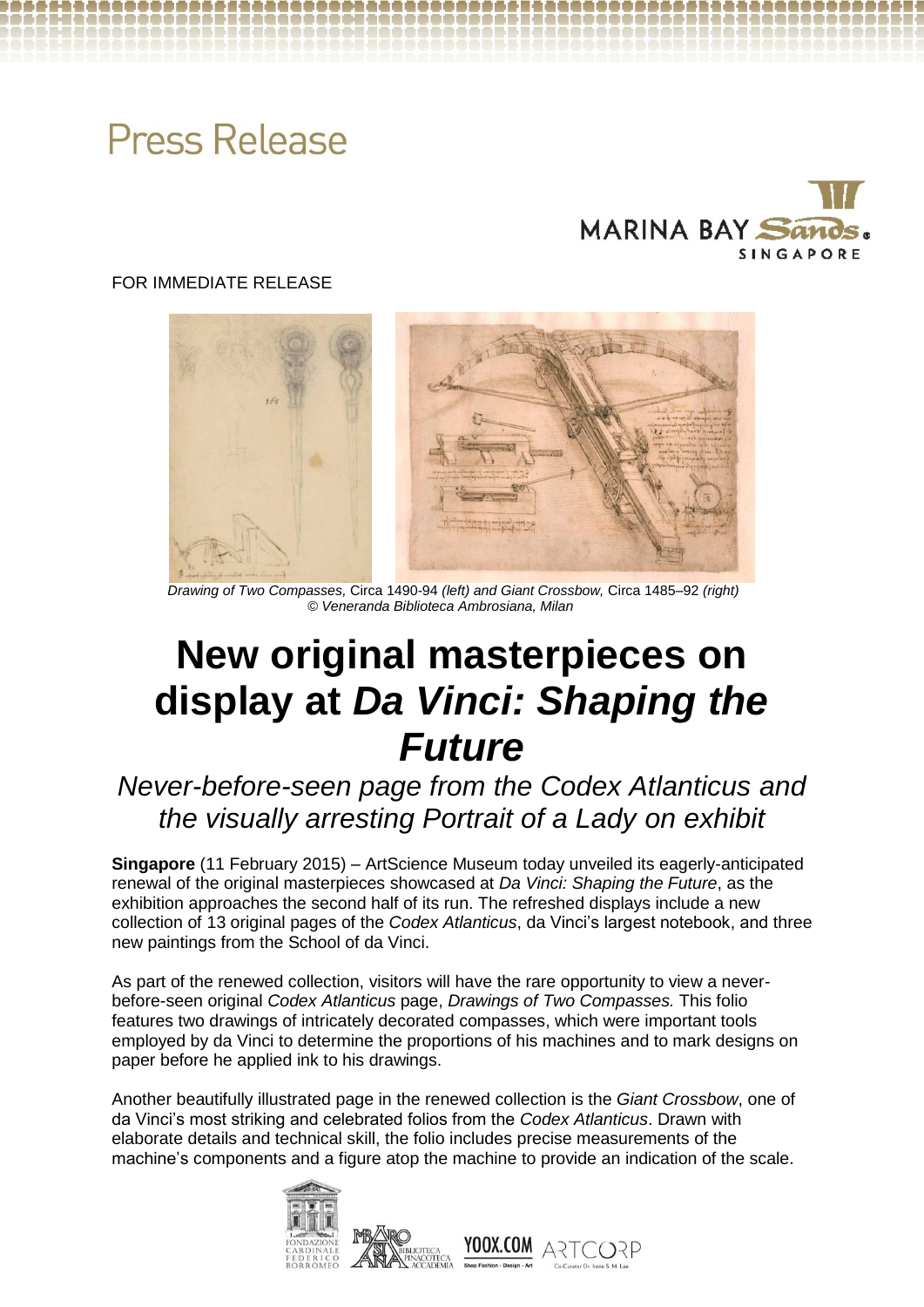

The *Giant Crossbow* is a prime example of how da Vinci used his artistic skills to illustrate complex technical concepts.

"More than any other figure in history, Leonardo da Vinci represents the unity of art and science. Therefore, it is a great privilege to be able to bring a new collection of da Vinci's masterpieces to ArtScience Museum, as part of this groundbreaking exhibition. What is particularly exciting for us is that one of the pages from the *Codex Atlanticus*, which arrived from Italy this week, is being shown in public for the very first time. We are grateful to have been able to work so closely with Veneranda Biblioteca Ambrosiana to realise an exhibition that vividly illustrates how da Vinci's genius, creativity, and systems thinking continue to inspire and shape the world we live in now," said Ms. Honor Harger, executive director of ArtScience Museum.

Dr Irene Lee, co-curator, ArtCORP Pte Ltd, adds, "It has been an honour to be a part of this project and to bring the original works by da Vinci from Milan to Singapore. Singapore, like da Vinci, is very forward-thinking, and it is only fitting to have these masterpieces displayed in this innovative city."



*Portrait of a Lady* (Circa 1490) © Veneranda Biblioteca Ambrosiana, Milan

One of the new original paintings that will be on display is the visually arresting *Portrait of a Lady.* Donated to the Veneranda Biblioteca Ambrosiana in 1618, the painting was attributed to da Vinci until the 19<sup>th</sup> century. While the references to da Vinci are evident, such as the knotted golden braid on the lady's garment, the mesmeric painting remains elusive as both its subject and author have yet to be confirmed despite generations of study by critics and scholars. While some leading scholars firmly attribute the painting to da Vinci and others favour a more prudent attribution, these controversies have never debased the work's appeal, only increasing its mystery.

Other new paintings from the School of da Vinci that will be showcased are *Christ Child with the Lamb* by Bernardino Luini, the most famous Milanese painter in the early 16<sup>th</sup> century, and *Adoration of the Child with Saint Roch* by Giampietrino.

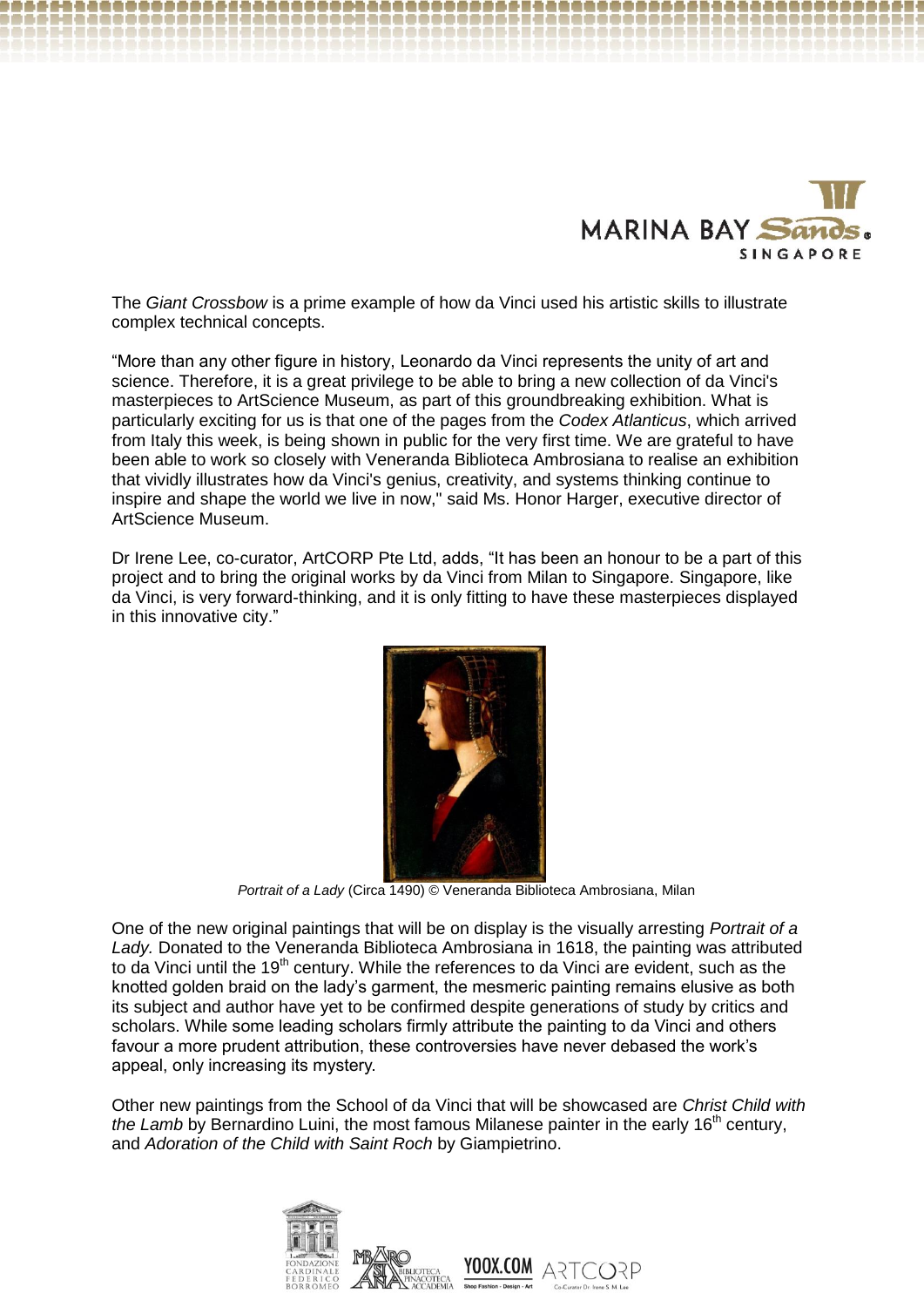

## **Second season of** *ArtScience Late*

Kicking off the second season of *ArtScience Late* on 12 February is a special da Vincithemed performance by *The Orchestra of Futurist Noise Intoners*. *ArtScience Late* is a free monthly, cutting-edge performance art series by international and local artists working at the intersection of art, technology, and science.



*The Orchestra of Futurist Noise Intoners Luigi Russolo's original Intonarumori*



This particular session of ArtScience Late will be the biggest in the series with 16 renowned musicians hailing from local institutions including Yong Siew Toh Conservatory of Music School, Nanyang Academy of Fine Arts and LASALLE College. The musicians will be making their one-off debut as *The Orchestra of Futurist Noise Intoners*. They will also be performing on Italian composer and conductor Luciano Chessa's replicas of the earliest *Intonarumori*.

I

The *Intonarumori* is a collection of hand-cranked instruments developed by Italian futurist painter and composer Luigi Russolo (1885–1947) who drew inspiration from da Vinci's mechanical noisemakers. Regarded as the ancestors to modern day electronic synthesizers, the *Intonarumori* were the first mechanical synthesizers that created and manipulated sounds through an entirely mechanical process, generating sounds of whirrs and buzzes, clangs, scrapes, sirens and mechanically plucked strings.

Both performances will be accompanied by a short talk by conductor Chessa, during which he will share fascinating insights on the reconstruction of the *Intonarumori* and the music compositions being performed by the orchestra.

The orchestra's two performances are jointly presented by the Italian Cultural Institute and Performa and ArtScience Museum.

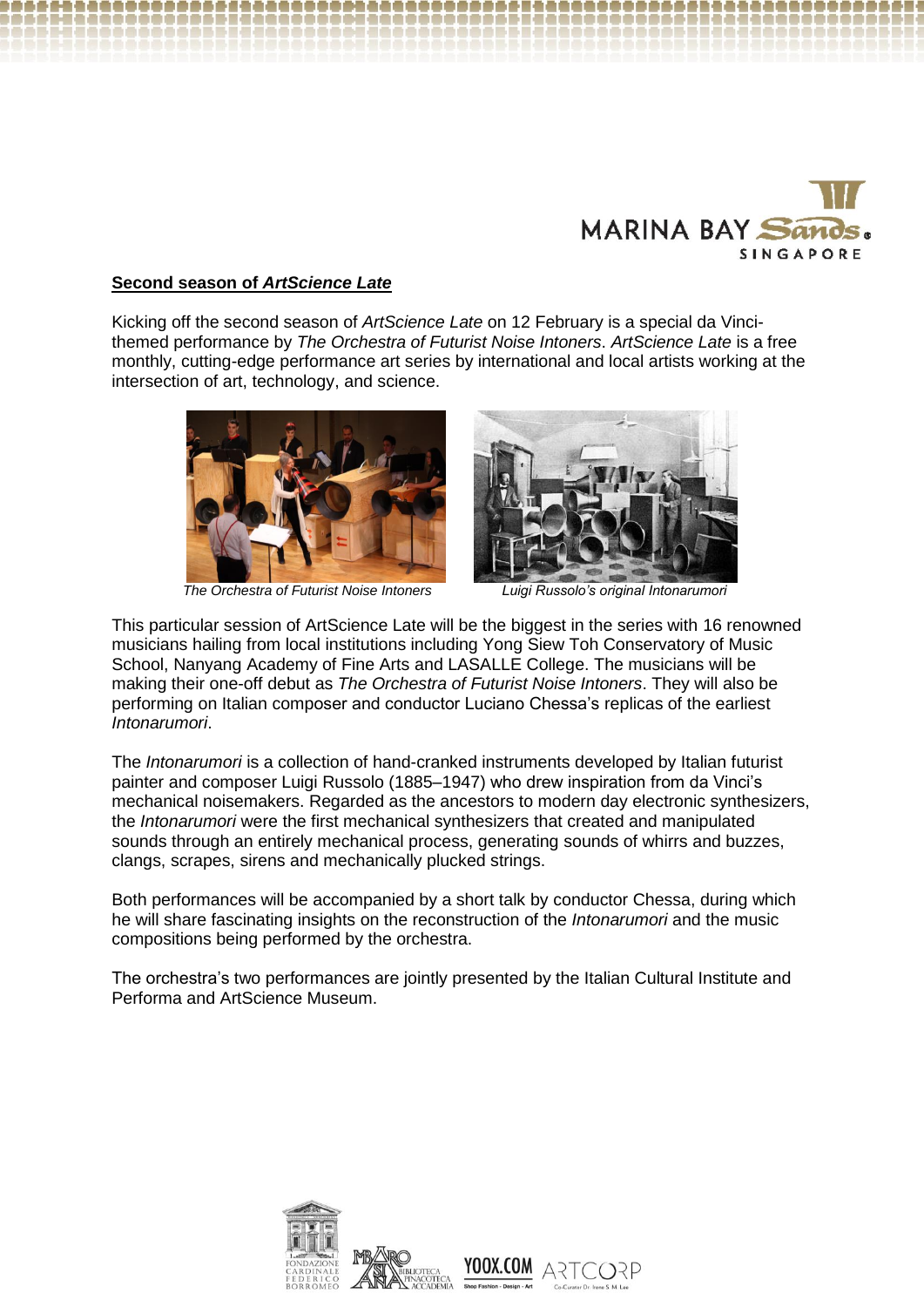



 Two of da Vinci's music automata, m*odel of Da Vinci's Drum Device with Changeable Music Programme (left) and model of da Vinci's Automatic Drum (right)* currently on display at *Da Vinci: Shaping the Future* inspired the creation of *Intonarumori* by futurist painter and composer Luigi Russolo (1885–1947).

### **Refreshed programming for** *Da Vinci: Shaping the Future*

Complementing the new exhibits is refreshed programming that allows visitors to discover their inner da Vinci. The new themes of the *Da Vinci Challenge* workshops include Projectiles, Vitruvian Man, and Bridges. At the *Exploring Projectiles* workshop, participants experiment with forces using different objects provided through the creation of their own projectile machines, while the *Vitruvian Man* sessions will see participants exploring da Vinci's mathematical principles by taking measurements of different parts of their bodies. Visitors can also try their hands at creating their own bridges and putting them through pressure tests using different weights.

To further engage the public, ArtScience Museum will be hosting a two-day conference, 'Nurturing Leonardos', on 8 and 9 May. This conference explores if and how da Vinci's "systems thinking" and his signature interdisciplinary approach remain resonant in today's context. It will feature presentations by local and international experts who work in the fields of art, education, history and heritage, technology, and architecture.

### **Family Fridays at** *Da Vinci: Shaping the Future*

Launched in January, *Family Fridays* at ArtScience Museum offers child-friendly programming content and complimentary access for families with children. This new initiative aims to promote more quality family bonding time as both parents and children will embark on an exploratory learning process together at ArtScience Museum's exhibitions. Families enjoy exhibition tickets offers every Friday, where up to two children (below the age of 12) can visit the exhibition for free with every standard adult ticket purchased.

Specific to *Da Vinci: Shaping the Future*, *Family Fridays* ticket-holders will receive a complimentary '20 Fascinating Facts' guide and take-away activity booklet featuring key highlights of the exhibition. Visitors can unravel the secrets of da Vinci as a family with various activities found throughout the exhibition and at the *Inspired by da Vinci* activity space. At the end of their visit, families can pick up an activity booklet to take home, da Vinci-themed merchandise and enjoy a 10% discount at all ArtScience Museum retail outlets.